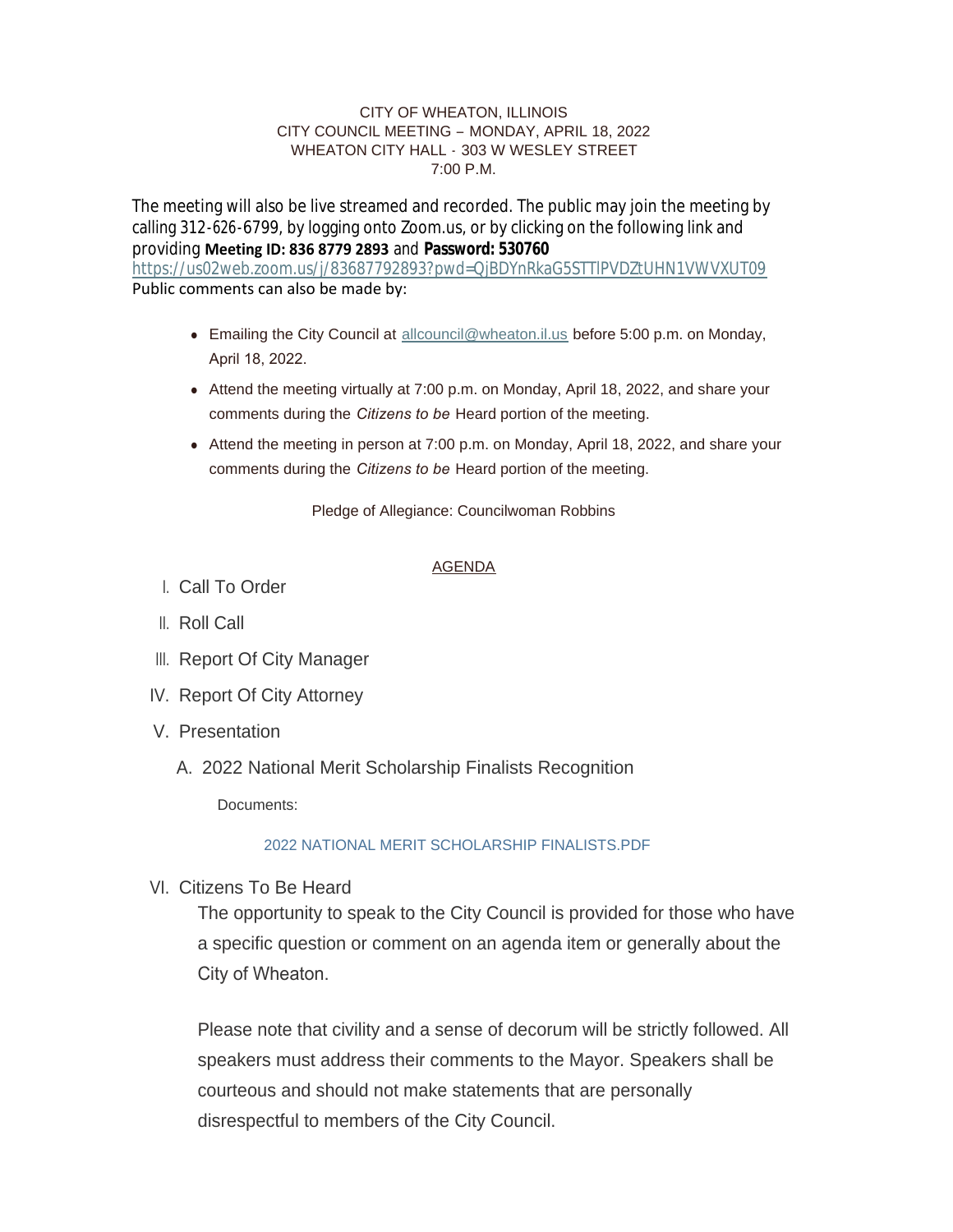To make a public comment, you must request to be called on. If you are joining using a computer, click on the "Raise Hand" button, and you will receive a notification when you have been recognized to speak and are unmuted. If you are joining using a phone, "Raise your hand" by pressing \*9. You will receive a notification when you have been unmuted and are able to speak. Please ensure you are in a quiet place with no background noise.

When called upon, please announce your name and address before commenting. All public comments are limited to five (5) minutes, and each citizen will be permitted to speak only once.

Members of the public were also given the opportunity to provide comments prior to this meeting to be read by the City Clerk. We will begin with a reading of the previously submitted public comments for this meeting.

- VII. Consent Agenda
	- A. Approval Of Minutes
		- 03 28 22 Draft Public Hearing Minutes 1.

Documents:

[03 28 22 DRAFT PH MINUTES.PDF](https://www.wheaton.il.us/AgendaCenter/ViewFile/Item/8830?fileID=11228)

04 04 22 Draft Minutes 2.

Documents:

## [04 04 2022 DRAFT MINUTES.PDF](https://www.wheaton.il.us/AgendaCenter/ViewFile/Item/8831?fileID=11229)

- B. Consent Unfinished Business
- C. Consent New Business
- VIII. Regular Agenda
	- A. Regular Unfinished Business
		- 1. Regular Agenda Unfinished Business #1

Documents:

[RAUB01 - AN ORDINANCE AMENDING CITY OF WHEATON CODE](https://www.wheaton.il.us/AgendaCenter/ViewFile/Item/8836?fileID=11230)  CHPT. 30 AND 70.PDF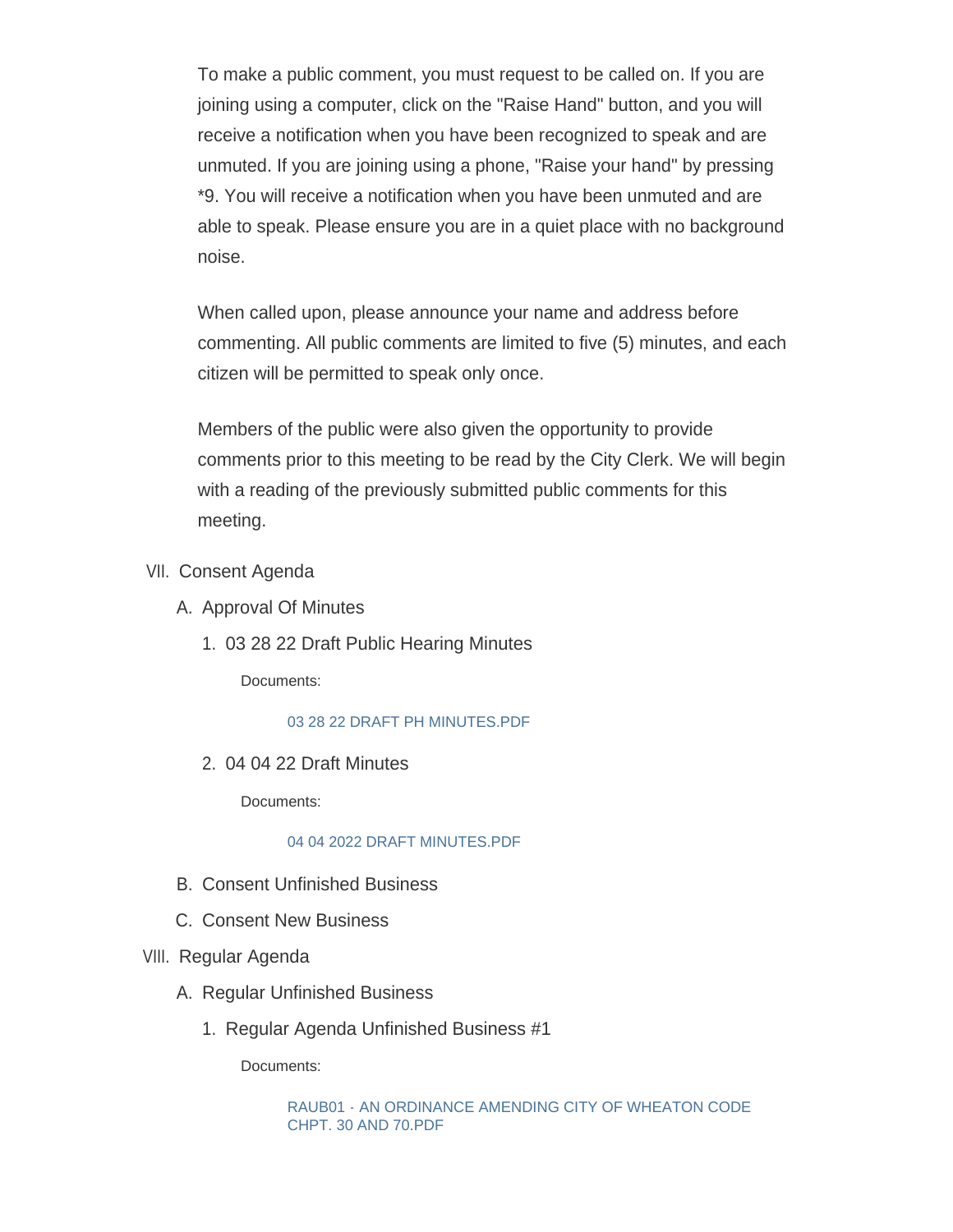2. Regular Agenda Unfinished Business #2

Documents:

[RAUB02 - AN ORDINANCE AMENDING THE PAY SCHEDULES FOR](https://www.wheaton.il.us/AgendaCenter/ViewFile/Item/8837?fileID=11231)  OFFICERS, ASSTS AND EMPLOYEES.PDF

- **B. Regular New Business** 
	- 1. Regular Agenda New Business #1

Documents:

[RANB01 - A RESOLUTION AUTHORIZING THE PURCHASE OF CRACK](https://www.wheaton.il.us/AgendaCenter/ViewFile/Item/8839?fileID=11232)  SEALING AND SEAL COATING SERVICES FROM SKC.PDF

2. Regular Agenda New Business #2

Documents:

[RANB02 - AN ORDINANCE AMENDING ORD F-1895 PUD SELF](https://www.wheaton.il.us/AgendaCenter/ViewFile/Item/8840?fileID=11233)  STORAGE FACILITY 1830 ROOSEVELT.PDF

3. Regular Agenda New Business #3

Documents:

[RANB03 - INTERGOVERNMENTAL NOTIFICATION AND COMMENT](https://www.wheaton.il.us/AgendaCenter/ViewFile/Item/8841?fileID=11234)  FORM DUPAGE COUNTY ZONING PETITION 2022-000015.PDF

4. Regular Agenda New Business #4

Documents:

```
RANB04 - AN ORDINANCE GRANTING CORNER SIDE YARD SETBACK 
VARIATION 1603 W. YORK LN STAHR.PDF
```
5. Regular Agenda New Business #5

Documents:

[RANB05 - A RESOLUTION AUTHORIZING THE EXECUTION OF](https://www.wheaton.il.us/AgendaCenter/ViewFile/Item/8843?fileID=11236)  INTERGOVERNMENTAL AGMT MILTON TOWNSHIP FUEL.PDF

6. Regular Agenda New Business #6

Documents:

[RANB06 - A RESOLUTION AUTHORIZING THE EXECUTION OF](https://www.wheaton.il.us/AgendaCenter/ViewFile/Item/8844?fileID=11237)  INTERGOVERNMENTAL AGMT CUSD 200 FUEL.PDF

7. Regular Agenda New Business #7

Documents: